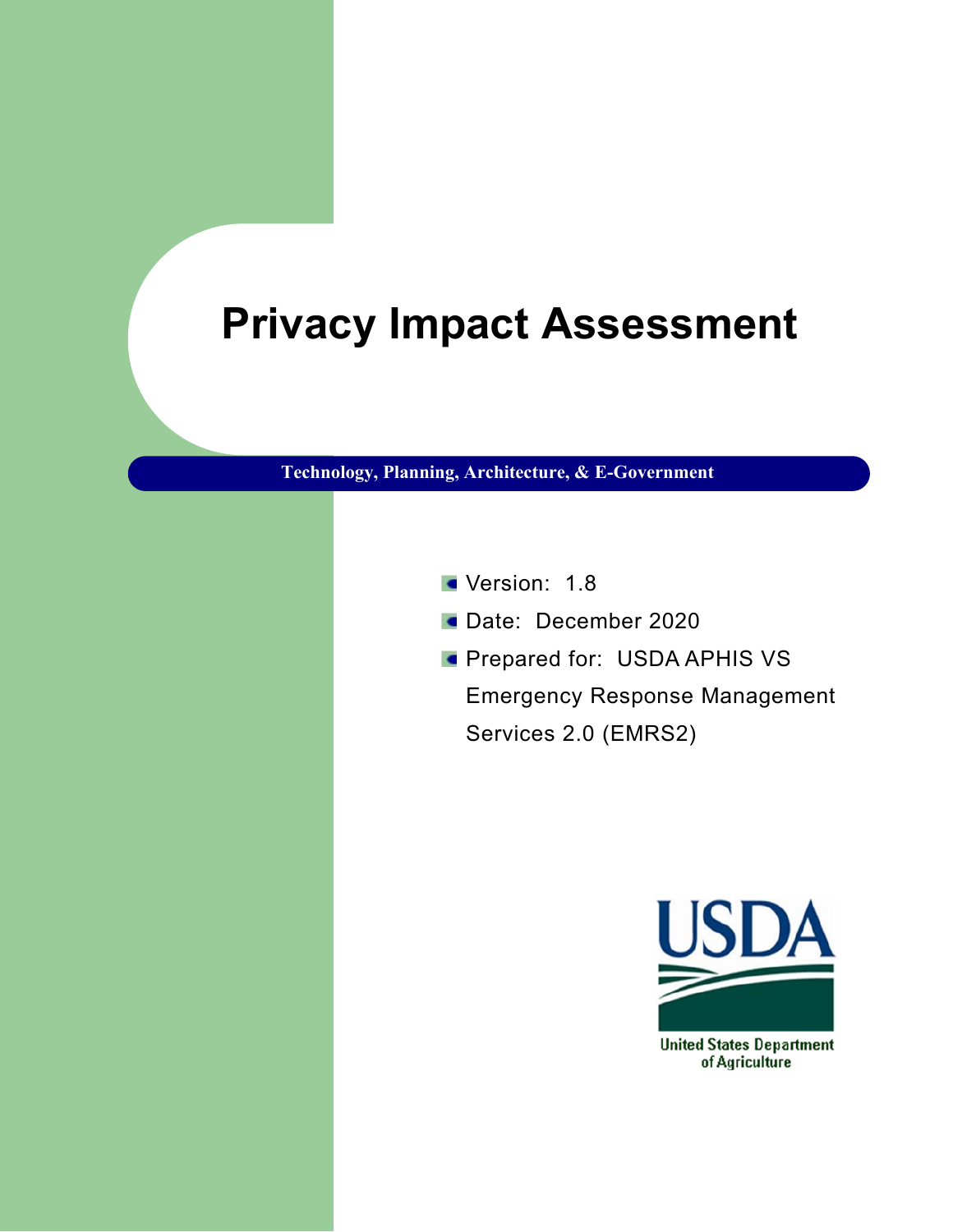

# **Privacy Impact Assessment for the**

## **Emergency Management Response Services 2.0 (EMRS2)**

**December 2020**

### **Contact Point**

Jonathan Zack, DVM APHIS Veterinary Services United States Department of Agriculture (301) 851-3460

### **Reviewing Official**

Tonya Woods Director, Freedom of Information and Privacy Act Staff United States Department of Agriculture (301) 734-8296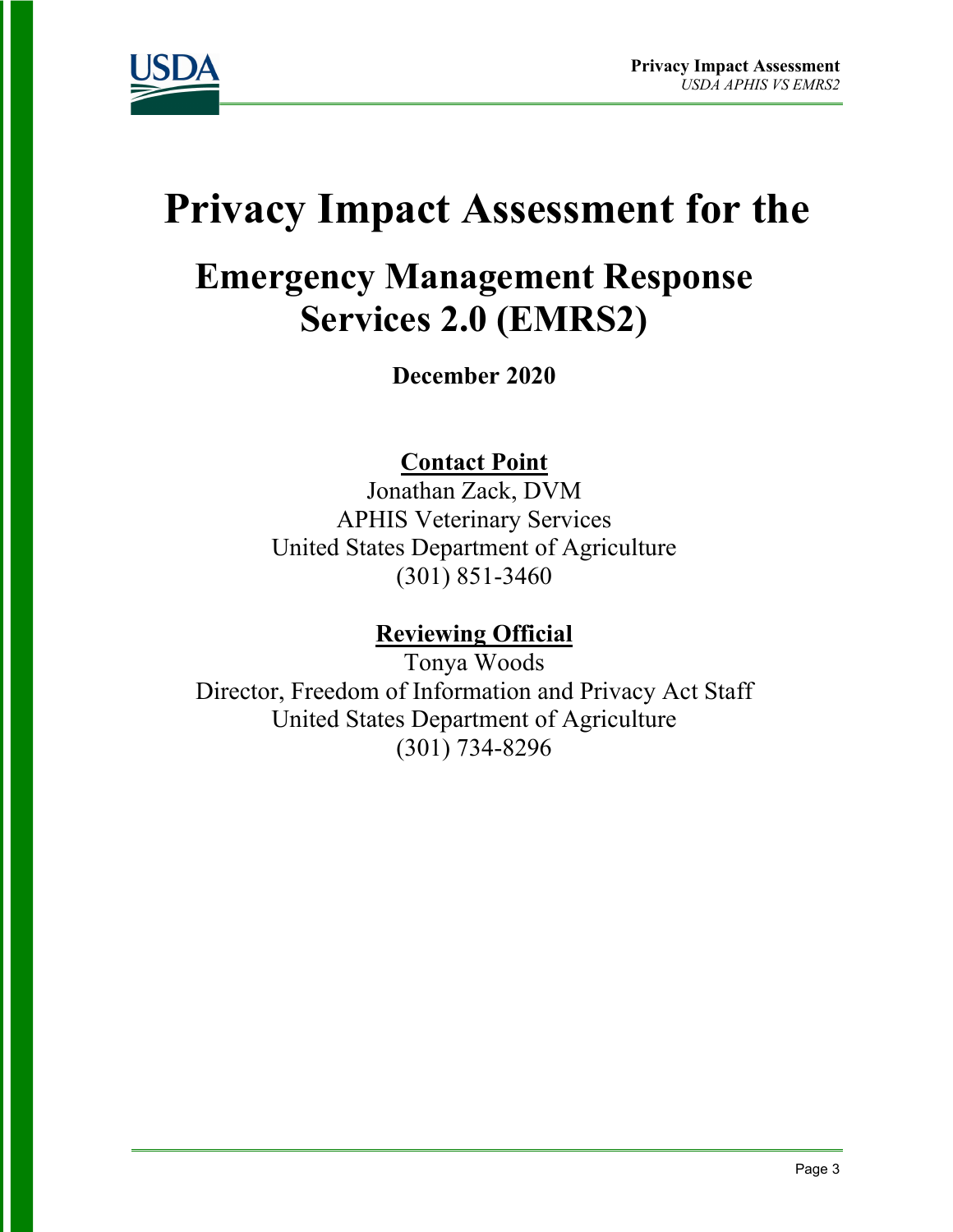

### **Abstract**

The Emergency Management Response Services 2.0 (EMRS2) is a Major Application used by the APHIS Veterinary Services (VS) to manage and investigate animal disease outbreaks in the United States. The system is used by Federal, State, Tribal, and local animal health officials and human health officials. This Privacy Impact Assessment (PIA) is being completed following the Privacy Threshold Analysis (PTA) conclusion requiring a PIA for EMRS2 to meet federal privacy compliance requirements.

### **Overview**

The EMRS2 is an incident management data collection system used by Veterinary Services to manage and investigate animal disease outbreaks and instances of foreign animal disease (FAD) in the United States. The EMRS2 business requirement has three main process domains: Investigation management, Lab Submission management, and Resource management.

EMRS2 is custom built within the Microsoft 365 platform, and is accessed by approved users via Microsoft Internet Explorer. EMRS2 also utilizes the BING mapping Web service graphical user interface for easy visualization of work areas. Primary users of EMRS2 are Federal and State veterinary medical officers, animal health technicians, and various disease specialists and epidemiologists from APHIS and from State cooperators. In an animal disease emergency, VS could potentially enlist the assistance of accredited private veterinary practitioners who assist with disease exclusion, detection, and control.

There are two extensions to EMRS2 also in use which serve as alternate user interfaces but enforce all applicable security thru the Dynamics API:

- 1) *Gateway*
- 2) *EMRS2GO*

The Gateway allows producers to request and manage movement permits. It is a web application built on the Dynamics 365 API using level 1 authentication. Users do not receive EMRS2 accounts and cannot interact directly. It reduces the cost of managing permits by making the process more efficient thru a single secure data entry point instead of reentry of volume requests received thru multiple methods by employees into EMRS and maintains communications within the system which in the past had to be handled primarily through email.

EMRS2GO is a Windows Presentation Foundation application that runs on the users' laptop. It exposes the Incident Contact Reports (ICR) and other forms, such as Tasks, 214 Daily Reports, Euthanasia and Disposal (E & D) and Clean and Disinfect (C & D), to the user in an effort to minimize their entry errors and training needs. Many users have no further need to interact directly within the EMRS2 application and EMRS2GO allows only the functionality needed to perform these tasks. It uses a three tiered approach to protect downloaded data when the application is started. These include the requirement for hard drive encryption, the monitoring of downloads and the wiping of any downloaded data from the user's laptop once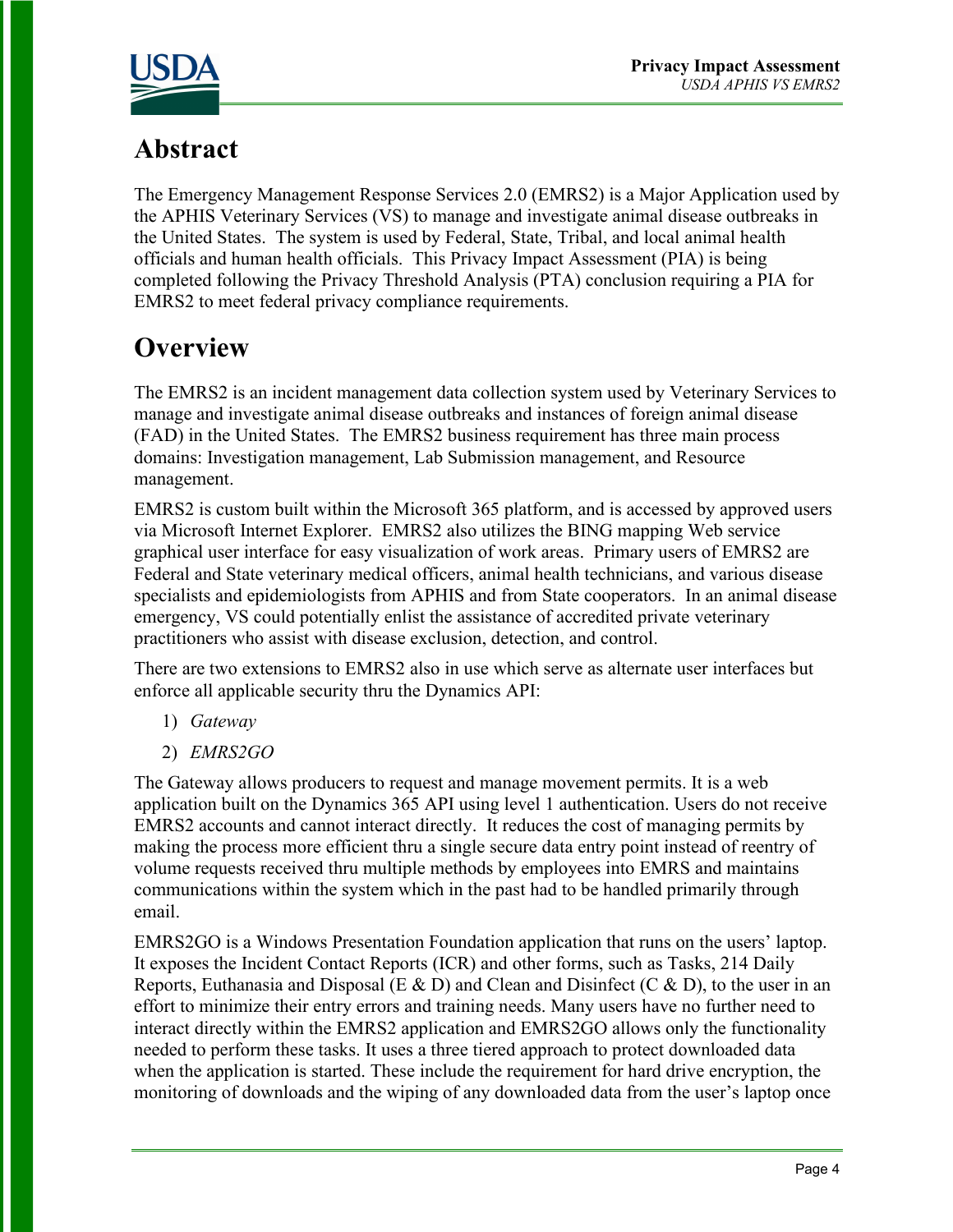

access is no longer needed to the EMRS2 system. The EMRS2GO application, like the Gateway, leverages the Dynamics API. Authorized users must have a valid EMRS2 account, as well as a level 2 USDA eAuthentication account.

### **Section 1.0 Characterization of the Information**

The following questions are intended to define the scope of the information requested and/or collected as well as reasons for its collection as part of the program, system, rule, or technology being developed.

#### **1.1 What information is collected, used, disseminated, or maintained in the system?**

Information includes, but is not limited to, name; address (including city), county, state, postal code, latitude/longitude coordinates; premises identification number; and telephone number. The EMRS2 may include, but is not limited to, name and telephone number of the person(s) who provided the initial report concerning the premises, and the name, telephone number, and email address of the person responsible for the investigation of the premises. EMRS2 also contains information about APHIS employees who may be deployed as members of Incident Command System (ICS) teams and their position assignment.

#### **1.2 What are the sources of the information in the system?**

Owner or operator of the premises where the animal(s) subject to investigation are located and APHIS VS employees, referring contact, and case coordinator.

#### **1.3 Why is the information being collected, used, disseminated, or maintained?**

Data is used by VS to manage and investigate animal disease outbreaks in the United States. The system is used by Federal, State, Tribal, and local animal health officials (and human health officials) for:

- Routine reporting of Foreign Animal Disease (FAD) investigations
- Surveillance and control programs
- State-specific disease outbreaks
- National animal health emergency responses

#### **1.4 How is the information collected?**

State and local Veterinary Officers and various disease program laboratories provide data for use in EMRS2, depending upon the geographic extent of the particular animal disease outbreak, and dependent upon if an appropriate data sharing Memorandum of Understanding (MOU) is in place with USDA. The mapping module occasionally utilizes public data from the U.S. Geological Survey and other Federal resources available to the public.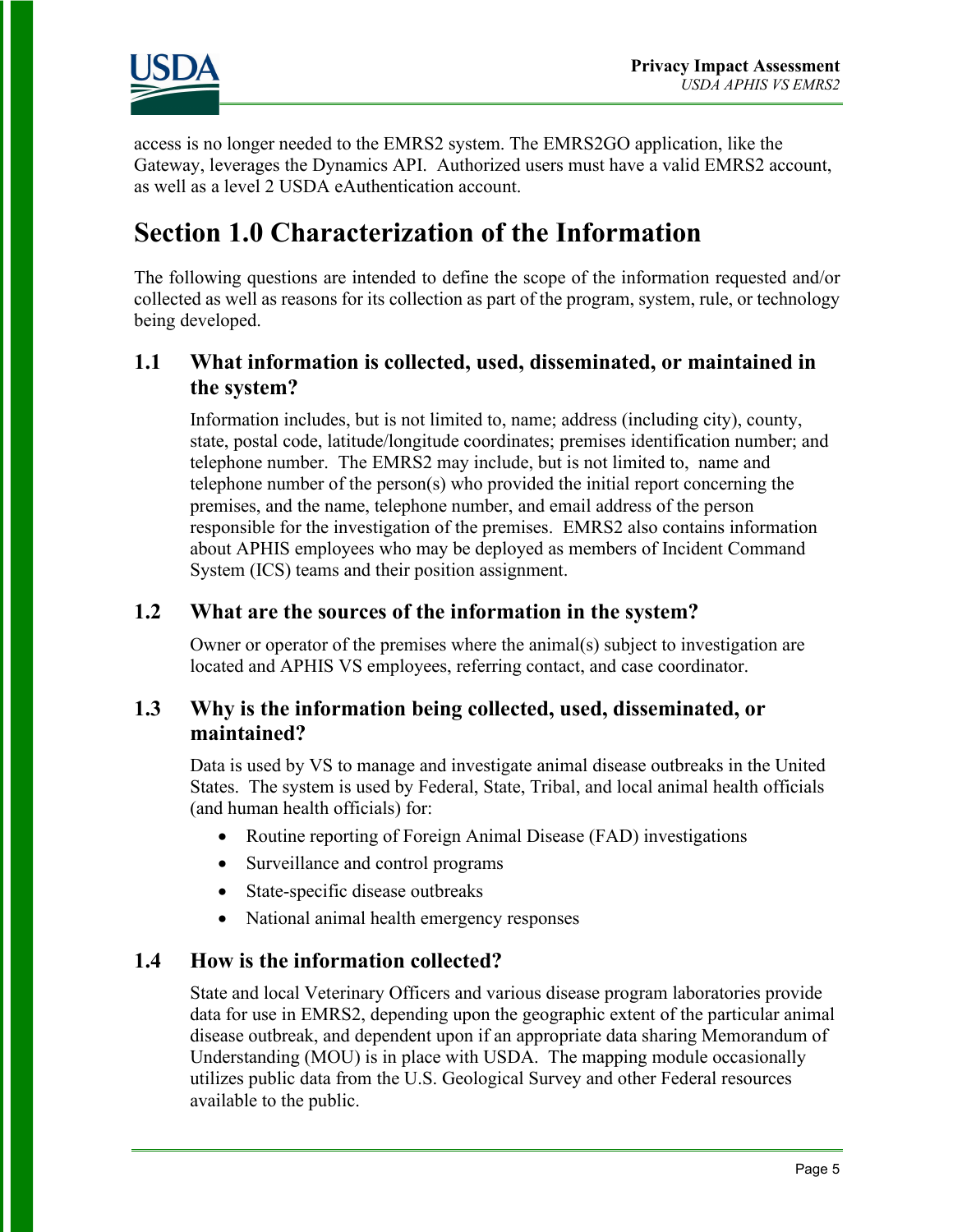

Information is entered through the main EMRS2 application, or the Gateway and EMRS2GO extensions when appropriate.

#### **1.5 How will the information be checked for accuracy?**

Authorized federal, state, or EMRS2 personnel that collect and enter the data are responsible for the review and accuracy of the data. Information is obtained from either a customer or an employee and is often supplemented during an investigation by on-site visits, USPS database, or other address-validation databases. There are also limited data entry constraints to ensure entry completeness. APHIS employees also have access to the EMRS2 Administrative module where they may edit and maintain their own employee profiles. EMRS2 updates Employee Profiles via records in the Emergency Qualification System (EQS) that is shared using a flat file each quarter. When an employee profile changes, EMRS2 receives the updated information via the next scheduled EQS file share. (EQS gets their data from the National Finance Center (NFC) bi-weekly).

#### **1.6 What specific legal authorities, arrangements, and/or agreements defined the collection of information?**

APHIS is an emergency response organization whose mission is to protect the health and value of U.S. agricultural, natural and other resources.

The Animal Health Protection Act (AHPA) (7 U.S.C.8301 et seq.) provides the authority for the Secretary to prevent, detect, control, and eradicate diseases, and pests of birds and other livestock to protect animal health, the health and welfare of people, economic interests of livestock and related industries, the environment, and interstate and foreign commerce in birds, other livestock, and other articles.

Any additional authority comes from the specific state under which investigation is occurring.

#### **1.7 Privacy Impact Analysis: Given the amount and type of data collected, discuss the privacy risks identified and how they were mitigated.**

Privacy rights of the customer and employees will be protected by USDA, APHIS and VS management.

- Users accessing EMRS 2 must successfully authenticate using their e-Authentication PIV or e-Authentication username/password credential and be authorized with specific EMRS role(s).
- The application limits access to relevant information and prevents access to unauthorized information.
- Devices running the EMRS2GO extension must have a government approved encryption in place or the application will not run.

Data is secured by means of encryption and access control. Access is controlled by: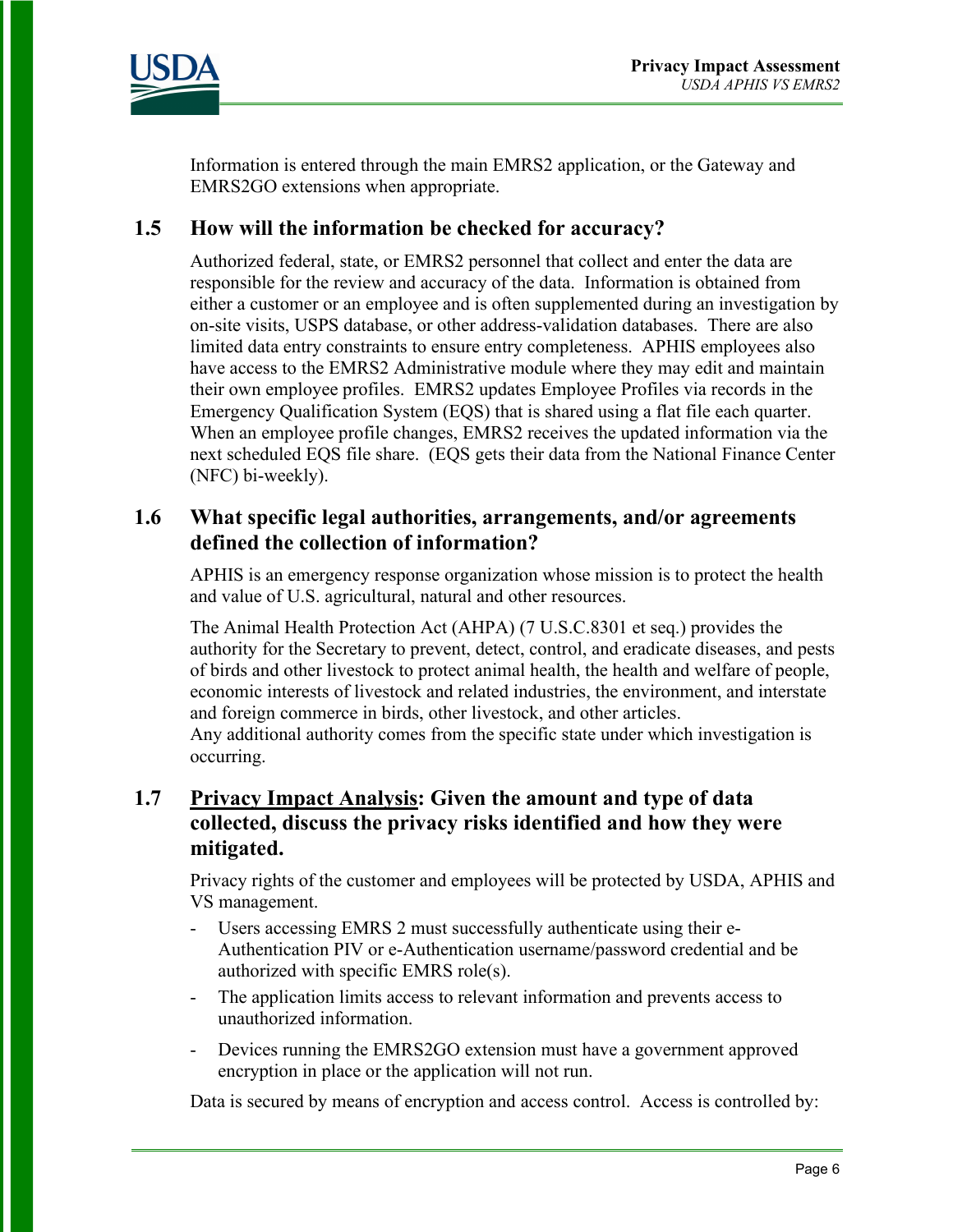

- User ID and password or PIV card
- e-Authentication
- Access Control list
- Read and write authorization permissions that are specific to individual EMRS2 electronic forms
- In the cloud controlled by servers also existing in the cloud
- Microsoft Dynamics 365 role-based access control.

The VS management team and National Preparedness and Incident Coordination Center management will determine when data needs to be consolidated and ensure date is protected from unauthorized access or use based on user roles as well.

### **Section 2.0 Uses of the Information**

The following questions are intended to delineate clearly the use of information and the accuracy of the data being used.

#### **2.1 Describe all the uses of information.**

Data is used by VS to manage and investigate animal disease outbreaks in the United States. The system is used by Federal, State, Tribal, and local animal health officials (and human health officials) for:

- Routine reporting of Foreign Animal Disease (FAD) investigations
- Animal disease surveillance and control programs
- State-specific animal disease outbreaks
- National animal health emergency responses

When other Federal and State emergency response agencies assist USDA with an emergency disease outbreak, they may be allowed limited access to the data in EMRS2. The access will depend upon the MOU in place and the need to know of the other agency. Data will be used for:

- Routine reporting of FAD investigations
- Surveillance and control programs
- State-specific disease outbreaks
- National animal health emergency responses

#### **2.2 What types of tools are used to analyze data and what type of data may be produced?**

Microsoft Dynamics 365 includes customizations to allow users to visualize and understand data using GIS mapping to support situational awareness needs.

Dynamics 365 also includes features to allow users to analyze data in various ways. The most basic analysis tool is the view. Users may customize views to display data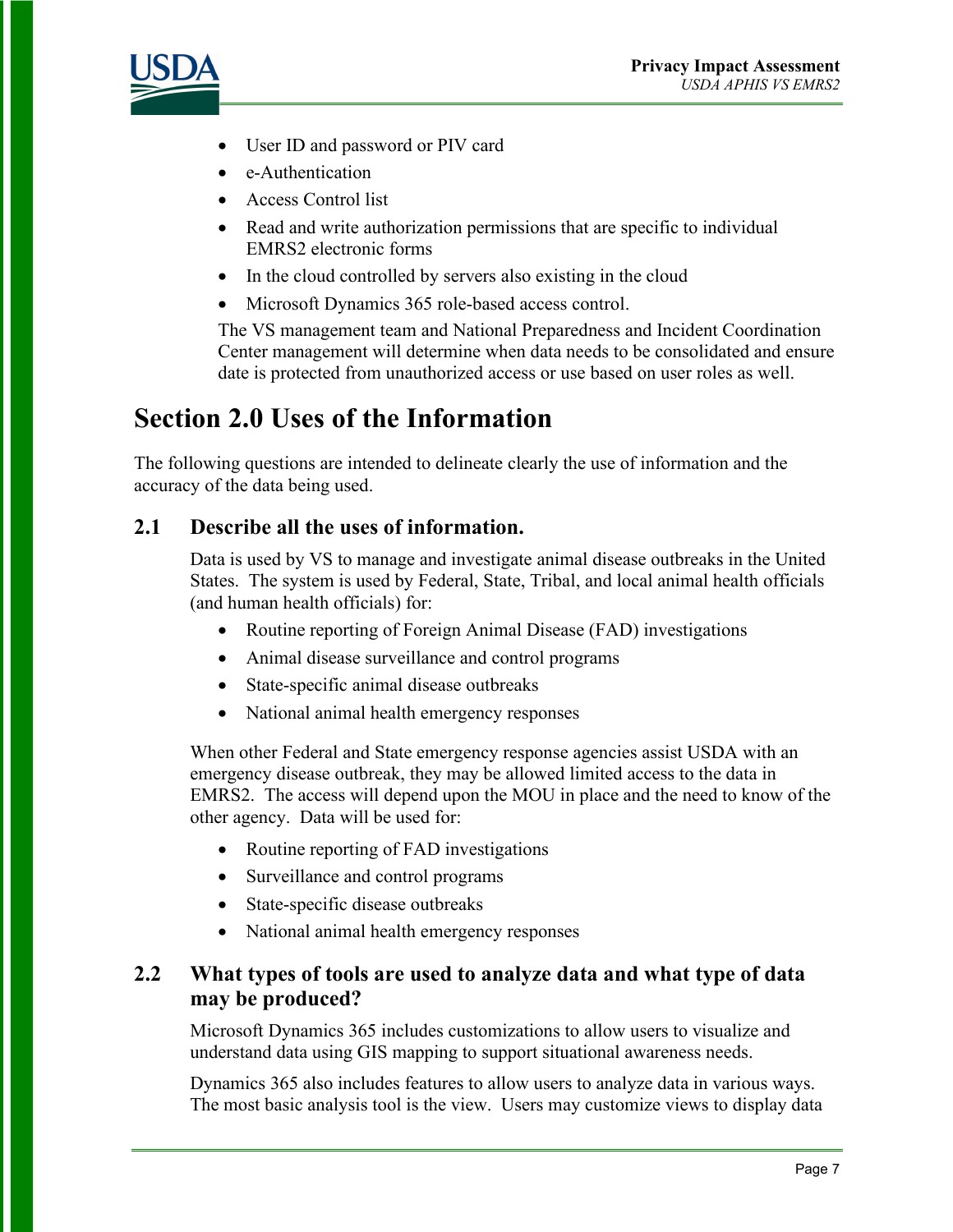

sorted by specific field and display only the data in selected fields. Users may only view the data to which they have access based on their role, as defined in Dynamics 365. Users may also create charts and graphs to show trends and statistical information. Users can create dashboards to display information that is customized to their needs.

#### **2.3 If the system uses commercial or publicly available data please explain why and how it is used.**

EMRS2 uses Bing Maps for imagery only and utilizes no other Bing Map services.

#### **2.4 Privacy Impact Analysis: Describe any types of controls that may be in place to ensure that information is handled in accordance with the above described uses.**

Data is secured by means of encryption and access control. Access is controlled by:

- User ID and password or PIV card
- e-Authentication
- Access Control list
- Read and write authorization permissions that are specific to individual EMRS2 electronic forms
- In the cloud controlled by servers also existing in the cloud
- Microsoft Dynamics 365 role based access control.

The VS management team and National Preparedness and Incident Coordination Center management will determine when data needs to be consolidated and ensure date is protected from unauthorized access.

### **Section 3.0 Retention**

The following questions are intended to outline how long information will be retained after the initial collection.

#### **3.1 How long is information retained?**

Routine FAD data from EMRS2 is expected to be retained on the server for an indefinite time. Employee data is maintained as long as employee is employed and may be maintained for up to five years after employment ceases in case employee is re-employed during emergencies. After an animal outbreak, data is retained a minimal of twenty years for an active record, and ten years for inactive records.

#### **3.2 Has the retention period been approved by the component records officer and the National Archives and Records Administration (NARA)?**

No. Records retention in this application has not specifically been approved by NARA. Approval was requested and is being tracked under POA&M ID 27667.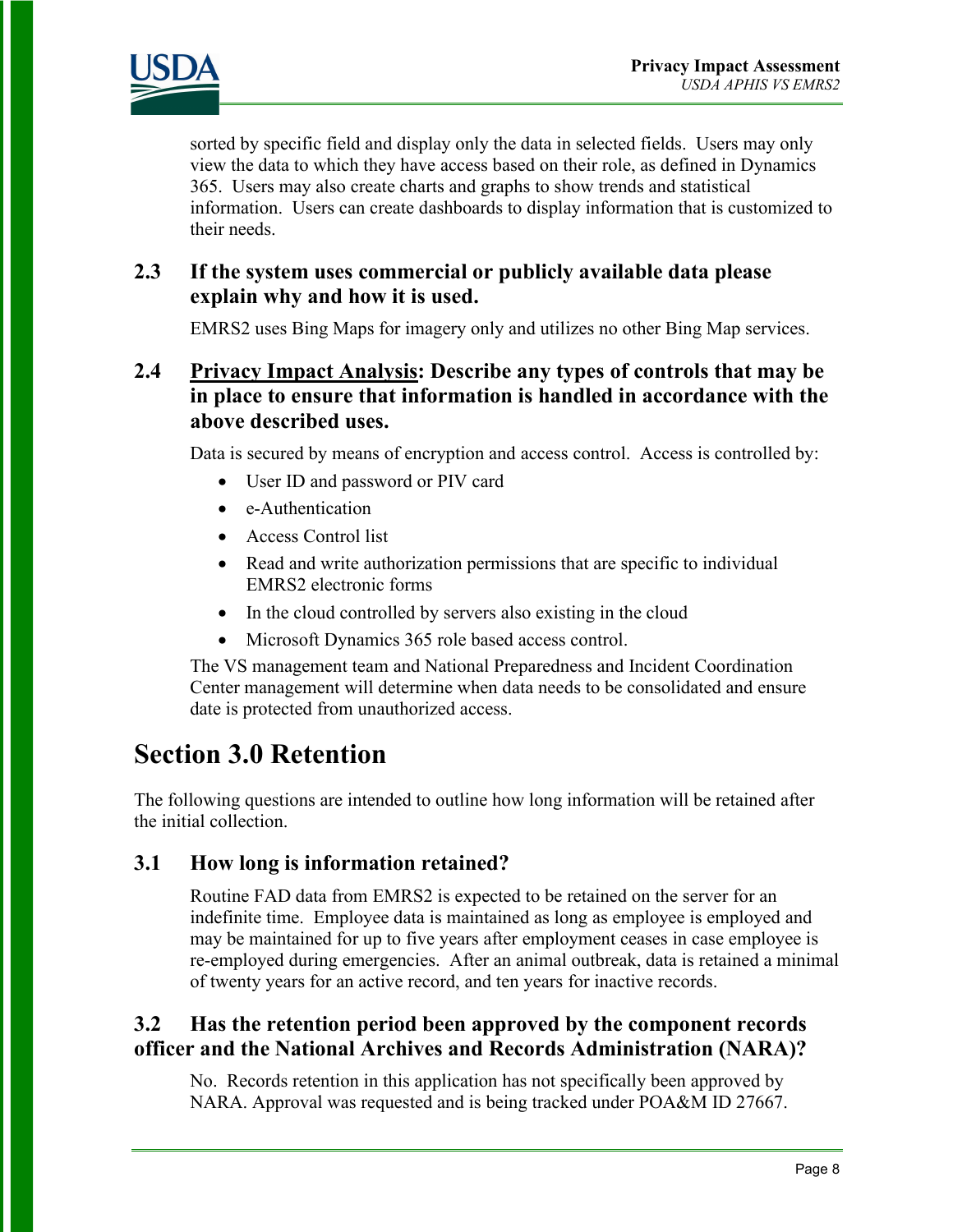

#### **3.3 Privacy Impact Analysis: Please discuss the risks associated with the length of time data is retained and how those risks are mitigated.**

Risks associated with data retention are minimal and include the possibility of the data being accessed by unauthorized personnel. EMRS2 uses role based access to mitigate this risk. The VS management team and National Preparedness and Incident Coordination Center staff, State Veterinarians and EMRS2 team members and authorized users are all responsible for protecting the privacy rights of the customers and employees affected by the interface. The login interface reminds users of their responsibility every time they log in.

On mobile devices the mitigation above holds true: the EMRS2GO extension uses the user's EMRS2 account for authentication and authorization, such that they cannot gain any further access than they already have. Additionally, the mobile extension will only run on devices with an approved encryption and there are controls on the concurrency of the data related to last access of the application such that if the application is not used for a government-determined period, the application will be forced to synchronize, and in the event the EMRS account is no longer valid the sync will not return data and existing reference data will be wiped.

### **Section 4.0 Internal Sharing and Disclosure**

The following questions are intended to define the scope of sharing within the United States Department of Agriculture.

#### **4.1 With which internal organization(s) is the information shared, what information is shared and for what purpose?**

EMRS2 shares data with any USDA organizations like Agricultural Research Service, Animal Care and Wildlife Services, in case of emergency disease outbreaks. Data is also shared with the new VS Data Integration Services system hosted on Palantir in the MRP AWS GSS to support management and mission-oriented decisions.

#### **4.2 How is the information transmitted or disclosed?**

The data will be retrieved (transmitted to user) through selection queries to:

- View Data
- Create reports
- Create maps of specific areas
- Server agent nightly data pulls

Data can be retrieved only by personnel who successfully authenticate using their e-Authentication PIV or e-authentication username/password credential and are authorized with specific EMRS role(s). If data is retrieved via the email client no record of data queried is kept, but individual must have user access and rights to access data. Data can be retrieved by a full text search or a defined search. The full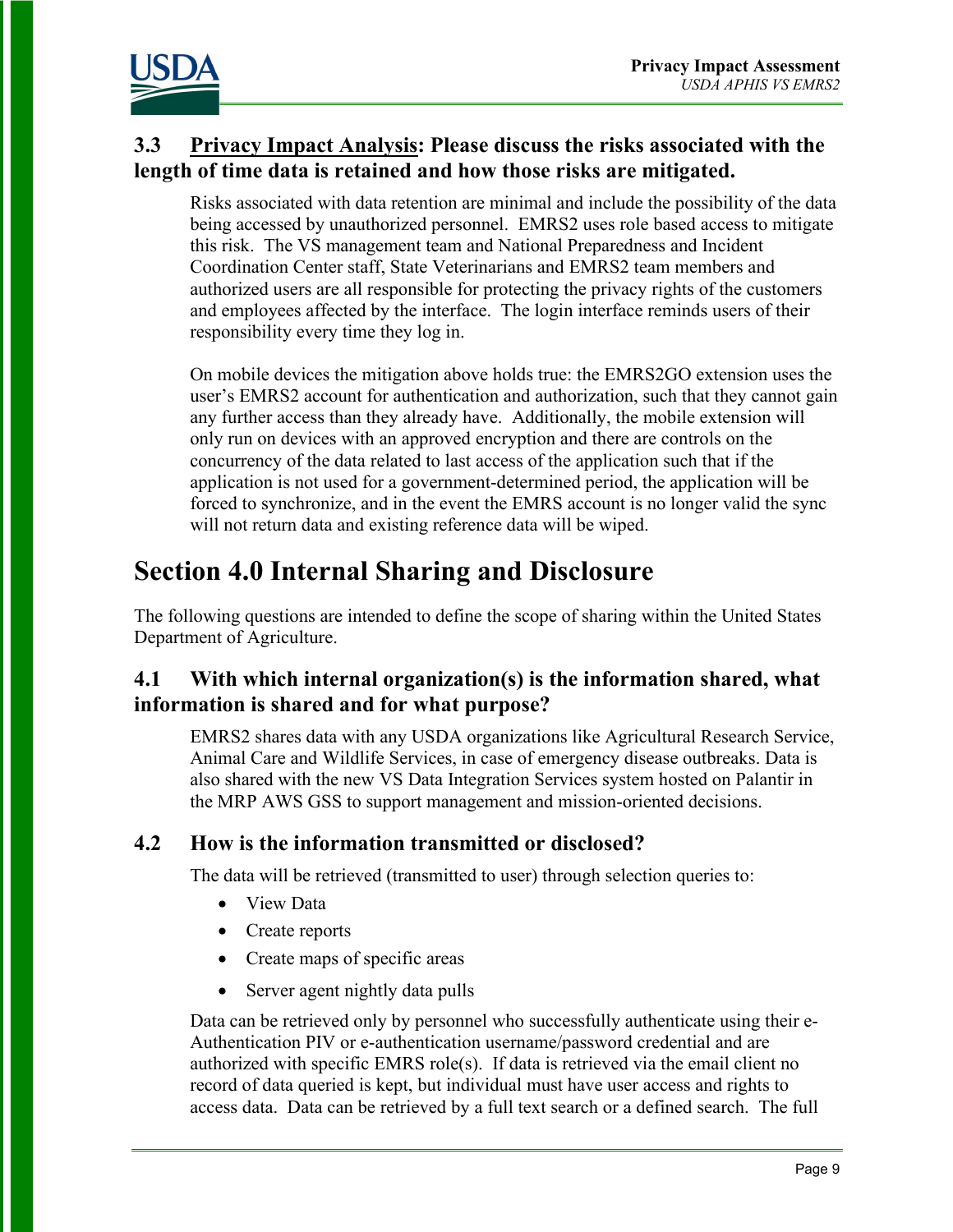

text search allows any data matching the entered data element to be retrieved. In the Investigation module, defined search data can be retried by: Premises ID, Reference Control Number, Premises, Name, Incident Group, or Incident Site. In the Administration module, defined search data can be retrieved by: employee, property, fleet vehicle, ledger, last name, first name, employee ID, nickname, title, organization, or section.

#### **4.3 Privacy Impact Analysis: Considering the extent of internal information sharing, discuss the privacy risks associated with the sharing and how they were mitigated.**

In emergency disease outbreak situations where internal agencies assist EMRS2 with management activities, there is a potential for information to be shared with unauthorized users. It is the intent of EMRS2 that the uses of information remain in accordance with the stated purpose and use of the original collection at all times. Steps will be taken to ensure that access to the information system is provided only to authorized users. Data will be used by USDA, Federal and State FADDs, the laboratories, and animal health officials to document, manage, and communicate activities and findings while conducting routine foreign animal disease investigations.

### **Section 5.0 External Sharing and Disclosure**

The following questions are intended to define the content, scope, and authority for information sharing external to USDA which includes Federal, state and local government, and the private sector.

#### **5.1 With which external organization(s) is the information shared, what information is shared, and for what purpose?**

(1) To certain Federal, State, and Tribal animal health officials to identify premises before an event to allow for faster response, monitor the status of an animal disease investigation, document actions taken relating to an animal disease investigation, track the status of animals susceptible to foreign animal diseases, determine the costs of an animal disease investigation, monitor the use and availability of assets and personnel relating to animal disease investigations, or perform epidemiological and geospatial analyses of such investigations;

 (2) To Federal, State, and Tribal animal health officials within the system to obtain feedback regarding the EMRS system and emergency preparedness guidelines, and to educate and involve them in program development, program requirements, and standards of conduct;

 (3) When a record on its face, or in conjunction with other records, indicates a violation or potential violation of law, whether civil, criminal, or regulatory in nature, and whether arising by general statute or particular program, statute, or by regulation, rule, or order issued pursuant thereto, disclosure may be made to the appropriate agency, whether Federal, foreign, State, Tribal, local, or other public authority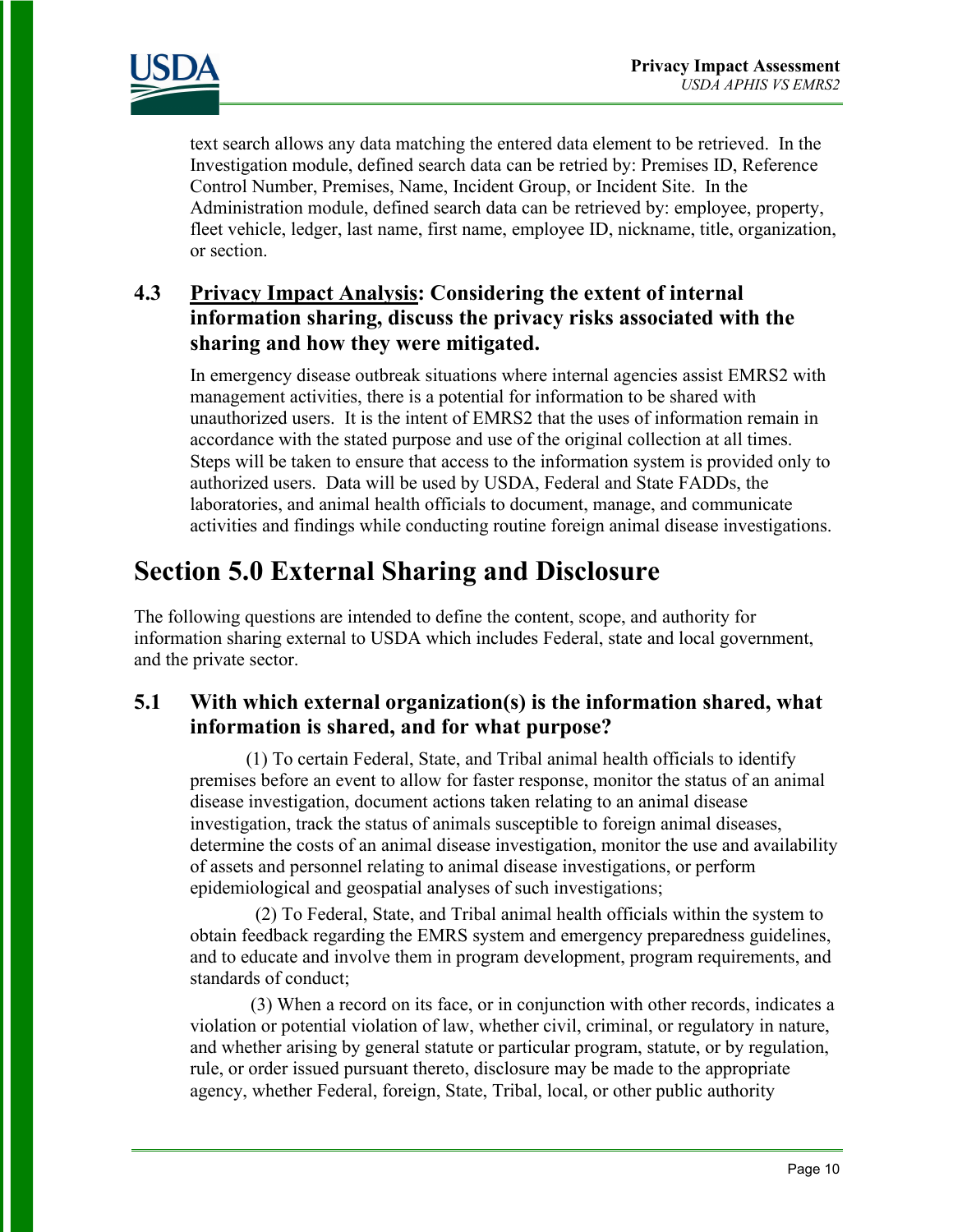

responsible for enforcing, investigating, or prosecuting such violation or charged with enforcing or implementing the statute, rule, regulation, or order issued pursuant thereto, if the information disclosed is relevant to any enforcement, regulatory, investigative, or prosecutive responsibility of the receiving entity;

(4) To the Department of Justice when: (a) USDA or any component thereof; or (b) any employee of USDA in his or her official capacity, where the Department of Justice has agreed to represent the employee; or (c) the United States Government, is a party to litigation or has an interest in such litigation, and USDA determines that the records are relevant and necessary to the litigation and the use of such records by the Department of Justice is therefore deemed by USDA to be for a purpose that is compatible with the purpose for which USDA collected the records;

(5) To a court or adjudicative body in a proceeding when: (a) USDA or any component thereof; or (b) any employee of USDA in his or her official capacity; or (c) any employee of USDA in his or her individual capacity where USDA has agreed to represent the employee; or (d) the United States Government is a party to litigation or has an interest in such litigation, and USDA determines that the records are both relevant and necessary to the litigation and the use of such records is therefore deemed by USDA to be for a purpose that is compatible with the purpose for which USDA collected the records;

(6) To appropriate agencies, entities, and persons when: (a) USDA suspects or has confirmed that the security or confidentiality of information in the system of records has been compromised; (b) USDA has determined that as a result of the suspected or confirmed breach there is a risk of harm to individuals, USDA (including its information systems, programs, and operations), the Federal Government, or national security; and (c) the disclosure made to such agencies, entities, and persons is reasonably necessary to assist in connection with USDA's efforts to respond to the suspected or confirmed compromise and prevent, minimize, or remedy such harm;

(7) To another Federal agency or Federal entity, when information from this system of records is reasonably necessary to assist the recipient agency or entity in (a) responding to a suspected or confirmed breach or (b) preventing, minimizing, or remedying the risk of harm to individuals, the agency (including its information systems, programs, and operations), the Federal Government, or national security;

(8) To contractors their agents, grantees, experts, consultants, and other performing or working on a contract, service, grant, cooperative agreement, or other assignment for the USDA, when necessary to accomplish an agency function related to this system of records. Individuals providing information under this routine use are subject to the same Privacy Act requirements and limitation on disclosure as are applicable to USDA officers and employees;

(9) To a Congressional office in response to an inquiry from that Congressional Office made at the written request of the individual about whom the record pertains; and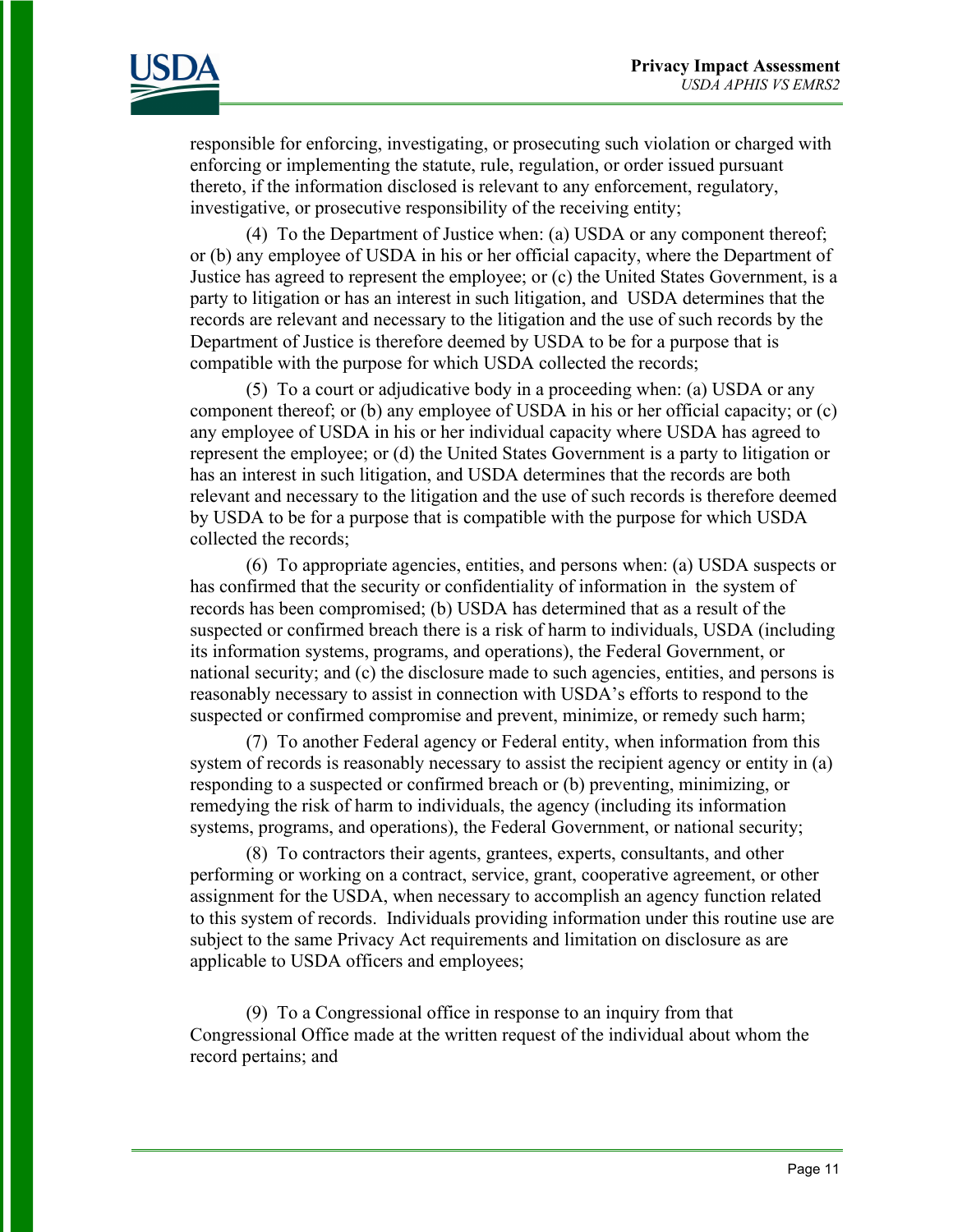

(10) To the National Archives and Records Administration or other Federal Government agencies pursuant to records management inspections being conducted under 44 U.S.C. 2904 and 2906.

**5.2 Is the sharing of personally identifiable information outside the Department compatible with the original collection? If so, is it covered by an appropriate routine use in a SORN? If so, please describe. If not, please describe under what legal mechanism the program or system is allowed to share the personally identifiable information outside of USDA.**

Yes. The sharing of personally identifiable information outside the Department is compatible with the original collection.

APHIS-11 Emergency Management Response System describes the applicable routine use that covers this external sharing of personally identifiable information.

#### **5.3 How is the information shared outside the Department and what security measures safeguard its transmission?**

The data will be retrieved through selection queries to:

- View data
- Create reports
- Create maps of specific areas

Data can be retrieved only by personnel who successfully authenticate using their e-Authentication PIV or e-authentication username/password credential and are authorized with specific EMRS role(s). If data is retrieved, no record of data queried is kept but individual must have user access and rights to access data. Data will be retrieved thru views, reports, and queries to view data, create reports and create maps. Users must be authenticated and have role based access to data which is limited to a need to know basis to the users business unit (generally state level access). Data can be retrieved through searching the fields that have been enabled to be indexed and searchable, and would not include any fields the users does not have access to via field level security.

#### **5.4 Privacy Impact Analysis: Given the external sharing, explain the privacy risks identified and describe how they were mitigated.**

The uses of information are in accordance with the stated purpose and use of the original collection. Data will be used by VS Federal and State FADDs, the laboratories, and animal health officials to document, manage, and communicate activities and findings while conducting routine foreign animal disease investigations.

### **Section 6.0 Notice**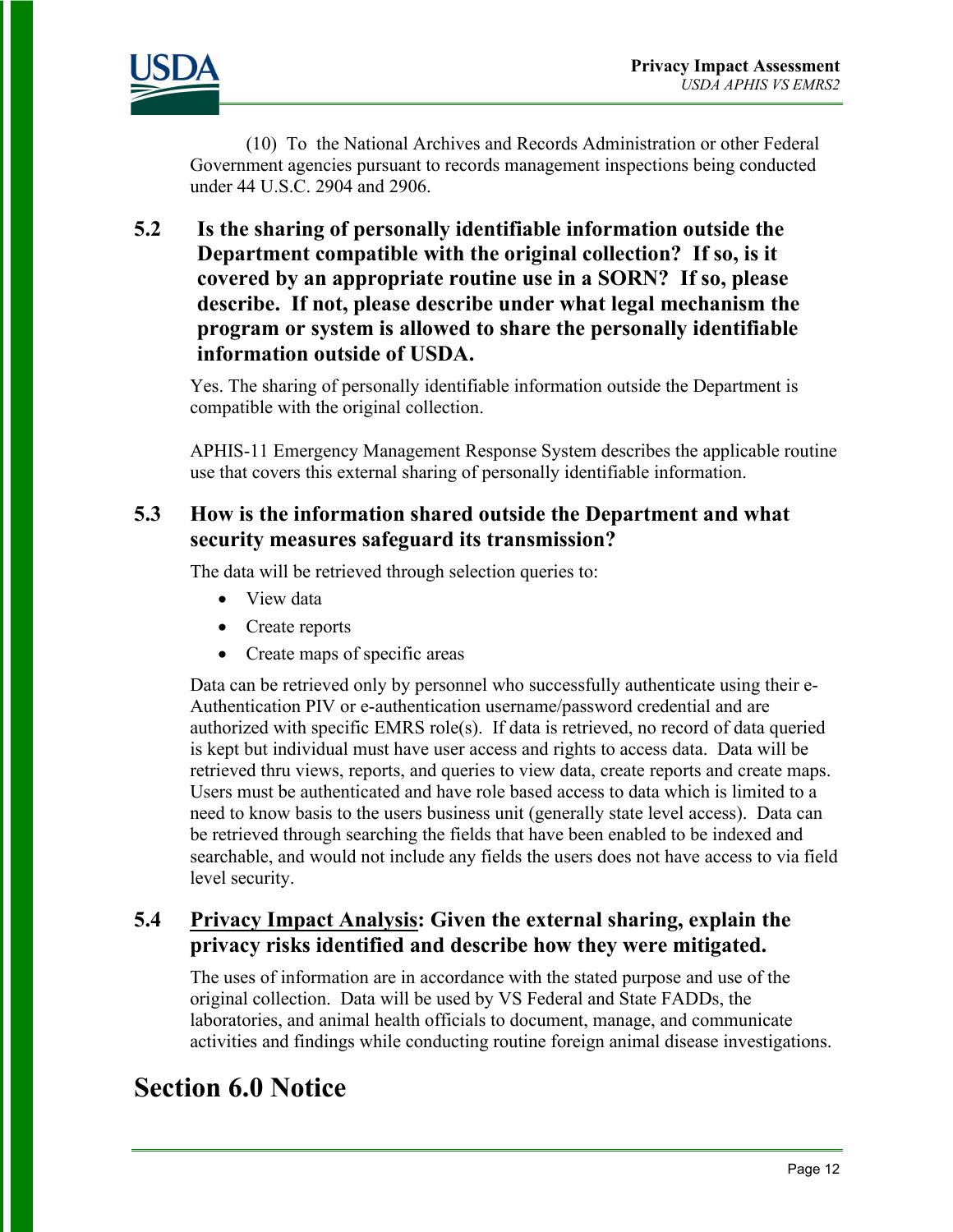

The following questions are directed at notice to the individual of the scope of information collected, the right to consent to uses of said information, and the right to decline to provide information.

#### **6.1 Was notice provided to the individual prior to collection of information?**

Yes. The EMRS2 notice is located at: [http://ww.ocio.usda.gov/APHIS-11Emergency\\_Management\\_Response\\_System\(EMRS\).txt](http://ww.ocio.usda.gov/APHIS-11Emergency_Management_Response_System(EMRS).txt)

#### **6.2 Do individuals have the opportunity and/or right to decline to provide information?**

Yes. There is no penalty at the federal level if user refuses to provide information. Any consequences are enforced at the state level.

#### **6.3 Do individuals have the right to consent to particular uses of the information? If so, how does the individual exercise the right?**

Yes. Information is collected only for specified circumstances or investigation, and this information is not utilized for any other purpose other than for those collected. Use of data is limited to the use for which it was collected and EMRS2 staff does not release information unless there is an over-riding reason.

#### **6.4 Privacy Impact Analysis: Describe how notice is provided to individuals, and how the risks associated with individuals being unaware of the collection are mitigated.**

Privacy Banner and MOU with other Organizations

### **Section 7.0 Access, Redress and Correction**

The following questions are directed at an individual's ability to ensure the accuracy of the information collected about them.

#### **7.1 What are the procedures that allow individuals to gain access to their information?**

Any individual may obtain information from a record in the system that pertains to him or her. Request for hard copies of records should be in writing, and the request must contain the requesting individual's name, address, name of system of records, timeframe for the records in question, any other pertinent information to help identify the file, and a copy of his/her photo identification containing a current address for verification of identification. All inquiries should be addressed to the APHIS Privacy Act Officer, Legislative and Public Affairs, APHIS, 4700 River Road Unit 50, Riverdale, MD 20737-1232.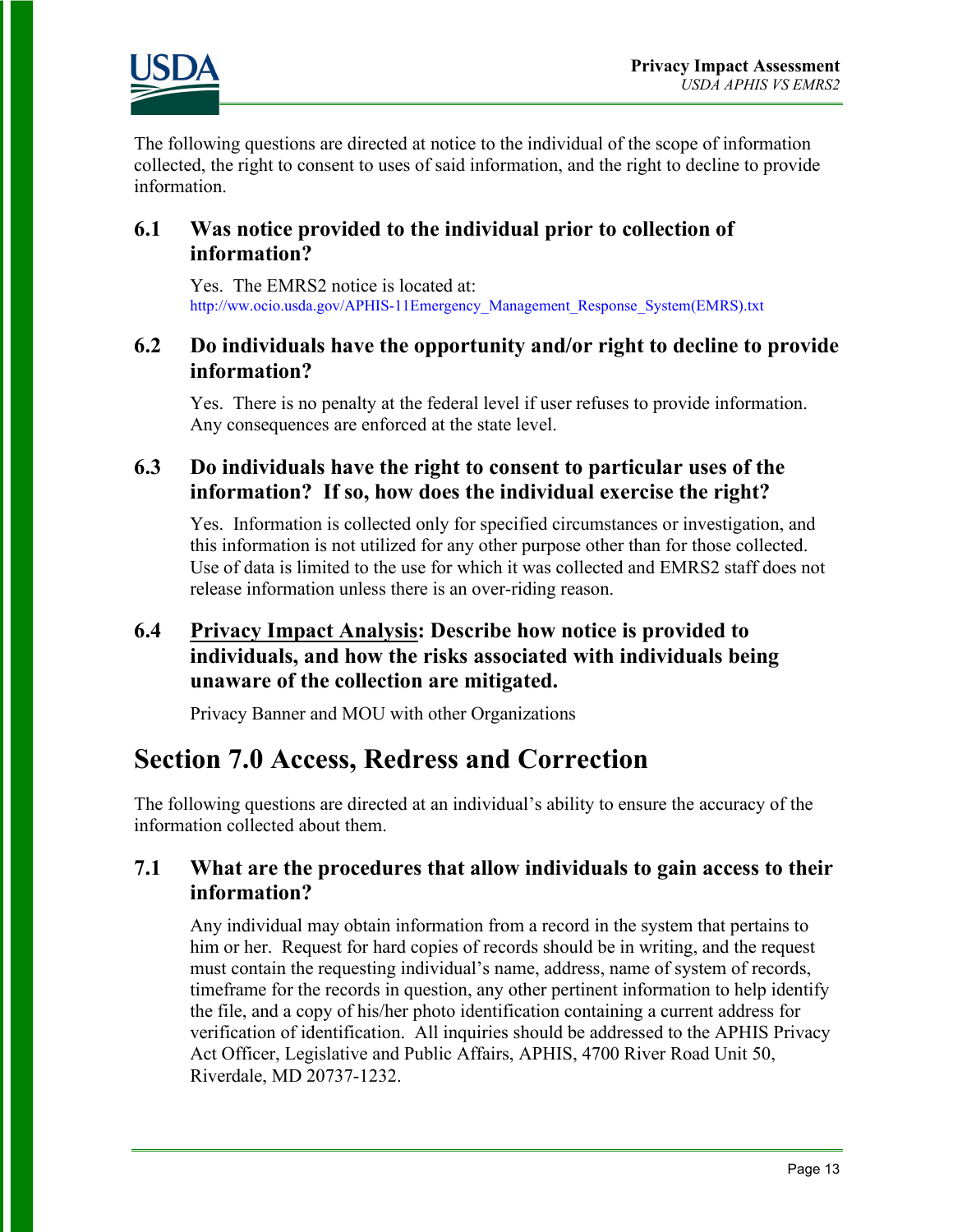

#### **7.2 What are the procedures for correcting inaccurate or erroneous information?**

Any individual may contest information contained within a record in the system that pertains to him/her by submitting a written request to the system manager at the address above. Include the reason for contesting the record and the proposed amendment to the information with supporting documentation to show how the record is inaccurate.

#### **7.3 How are individuals notified of the procedures for correcting their information?**

Individuals are notified of procedures at the point of data collection.

#### **7.4 If no formal redress is provided, what alternatives are available to the individual?**

Any individual may contest information contained within a record in the system that pertains to him/her by submitting a written request to the system manger to the APHIS Privacy Act Officer, Legislative and Public Affairs, APHIS, 4700 River Road Unit 50, Riverdale, MD 20737-1232. Include the reason for contesting the record and the proposed amendment to the information with supporting documentation to show how the record is inaccurate.

#### **7.5 Privacy Impact Analysis: Please discuss the privacy risks associated with the redress available to individuals and how those risks are mitigated.**

Once received by the VS the requests to correct information are treated as sensitive material in accordance with the formal redress methods. Any data used or furnished to others would need to be cleared through the Freedom of Information Act process.

### **Section 8.0 Technical Access and Security**

The following questions are intended to describe technical safeguards and security measures.

**8.1 What procedures are in place to determine which users may access the system and are they documented?** 

Access to EMRS2 is based on Need-to-know and role-based access.

#### **8.2 Will Department contractors have access to the system?**

No

**8.3 Describe what privacy training is provided to users either generally or specifically relevant to the program or system?**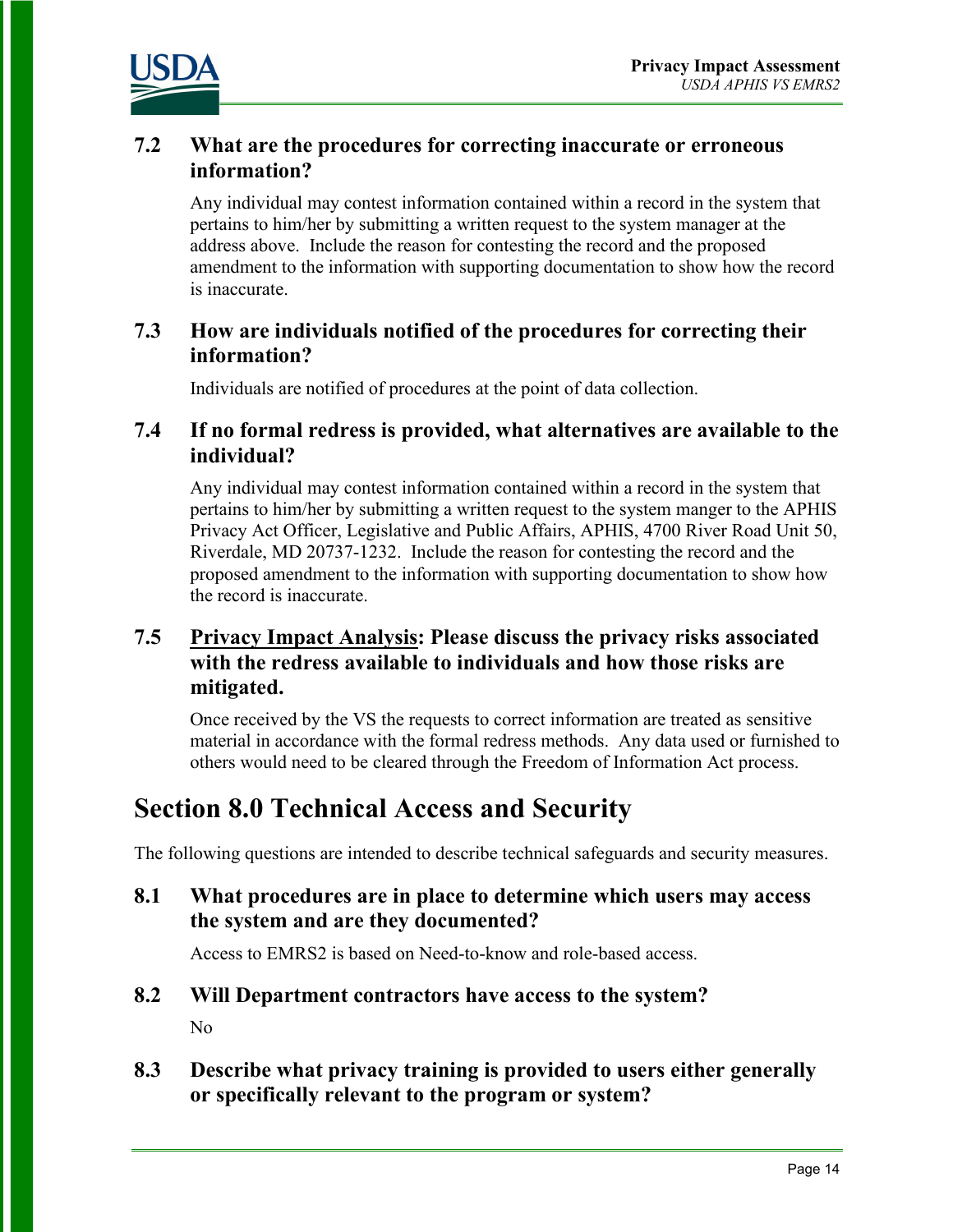

All USDA APHIS VS employees are required to complete annual Security Training and a select group of individuals must also complete Privacy training.

#### **8.4 Has Certification & Accreditation been completed for the system or systems supporting the program?**

The USDA APHIS VS EMRS2 received a renewed Authority to Operate (ATO) until May 10, 2020.

#### **8.5 What auditing measures and technical safeguards are in place to prevent misuse of data?**

In accordance with FIP 199/200 Moderate Baseline Security Controls. Some of the technical safeguards for EMRS 2.0 using Dynamics CRM is a security model that includes auditing, role-based views, field-level security, and division of security. This means any events, such as create, modified, soft deletion, users, old and new values are audited at the field level. Even the audit history on individual record and/or audit history summary is also tightly controlled with separate security settings to protect the integrity of the log. The security model only provides users with access only to the appropriate levels of information based on their role(s). Furthermore, views and fieldlevel are role-based as well; preventing users from seeing, accessing, and/or making changes to individual fields or records they do not have access to. Finally, access control is a combination of eAuthentication (user credential and authentication) and authorization (EMRS2 roles).

The EMRS2GO mobile Application uses 3 controls to protect downloaded data.

- Assures the hard drive has Bit Locker or a similar data encryption application or the app will shut down before a download of any data.
- After 30 days, if the reference data have not been synched, EMRS2Go performs a full sync regardless of the option the user selected.
- After 60 days, if the reference data have not been synched, EMRS2Go deletes the local repository and performs a full sync regardless of the option the user selected. If user no longer has access to EMRS no data is downloaded after local data is deleted.

#### **8.6 Privacy Impact Analysis: Given the sensitivity and scope of the information collected, as well as any information sharing conducted on the system, what privacy risks were identified and how do the security controls mitigate them?**

The data will be retrieved through selection queries to:

- View data
- Create reports
- Create maps of specific areas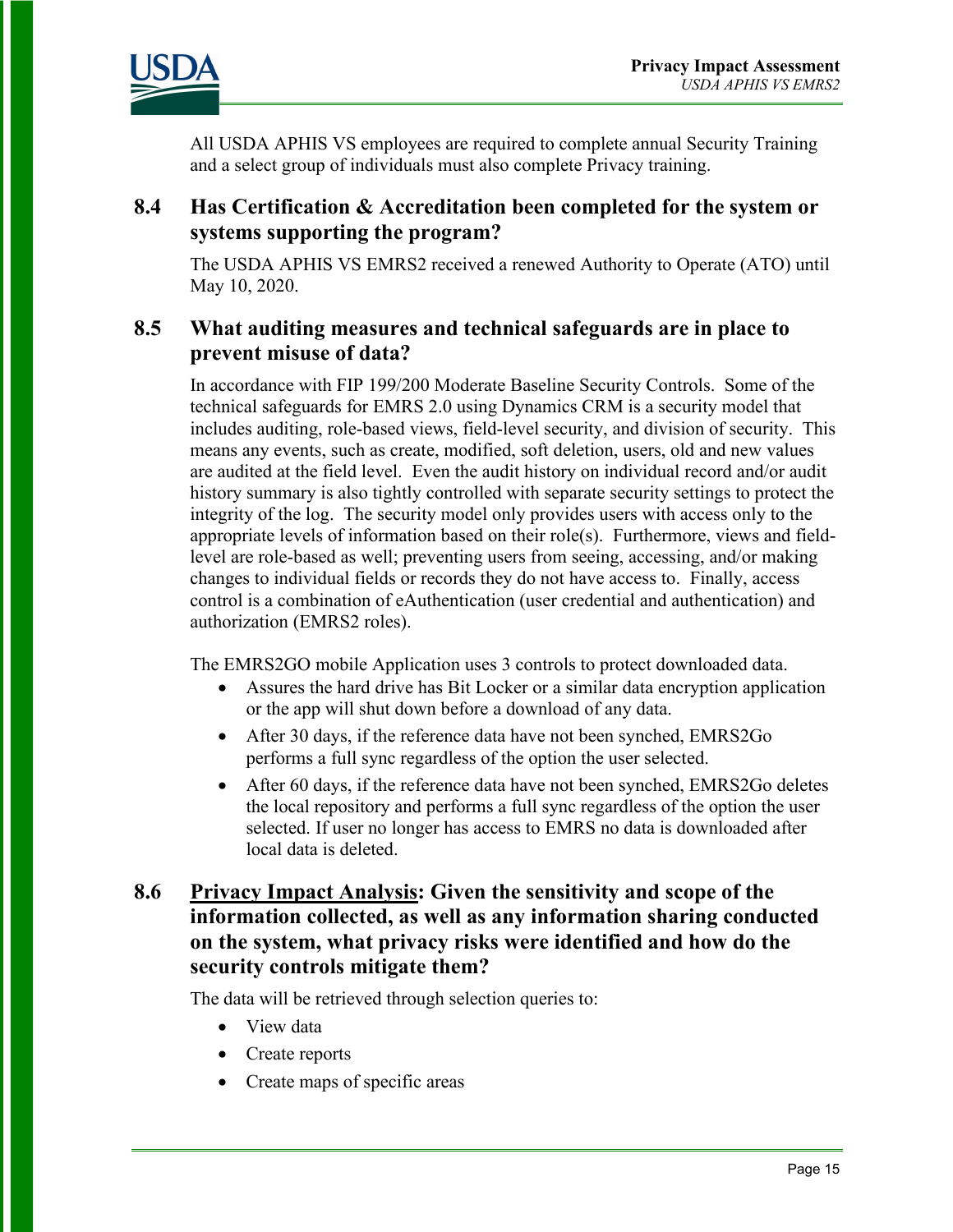

Data can be retrieved only by personnel who have logged in with their e-Authentication PIV or e-authentication username/password credential and have been authorized with specific EMRS role(s). If data is retrieved, no record of data queried is kept but individual must have user access and rights to access data. Data will be retrieved thru views, reports, and queries to view data, create reports and create maps. Users must be authenticated and have role based access to data which is limited to a need to know basis to the users business unit (generally state level access). Data can be retrieved through searching the fields that have been enabled to be indexed and searchable and would not include any fields the users do not have access to base upon field level security.

In addition, requiring encryption the following two controls referenced in previous section address data stored on the device:

- After 30 days, if the reference data have not been synched, EMRS2Go performs a full sync regardless of the option the user selected.
- After 60 days, if the reference data have not been synched, EMRS2Go deletes the local repository and performs a full sync regardless of the option the user selected. If user no longer has access to EMRS no data is downloaded after local data is deleted.

### **Section 9.0 Technology**

The following questions are directed at critically analyzing the selection process for any technologies utilized by the system, including system hardware and other technology.

#### **9.1 What type of project is the program or system?**

Major Application – Animal Health/Incident Response Management.

#### **9.2 Does the project employ technology which may raise privacy concerns? If so please discuss their implementation.**

This application does not employ technology which may raise privacy concerns.

### **Section 10.0 Third Party Websites/Applications**

The following questions are directed at critically analyzing the privacy impact of using third party websites and/or applications.

**10.1 Has the System Owner (SO) and/or Information Systems Security Program Manager (ISSPM) reviewed Office of Management and Budget (OMB) memorandums M-10-22 "Guidance for Online Use of Web Measurement and Customization Technology" and M-10-23 "Guidance for Agency Use of Third-Party Websites and Applications"?**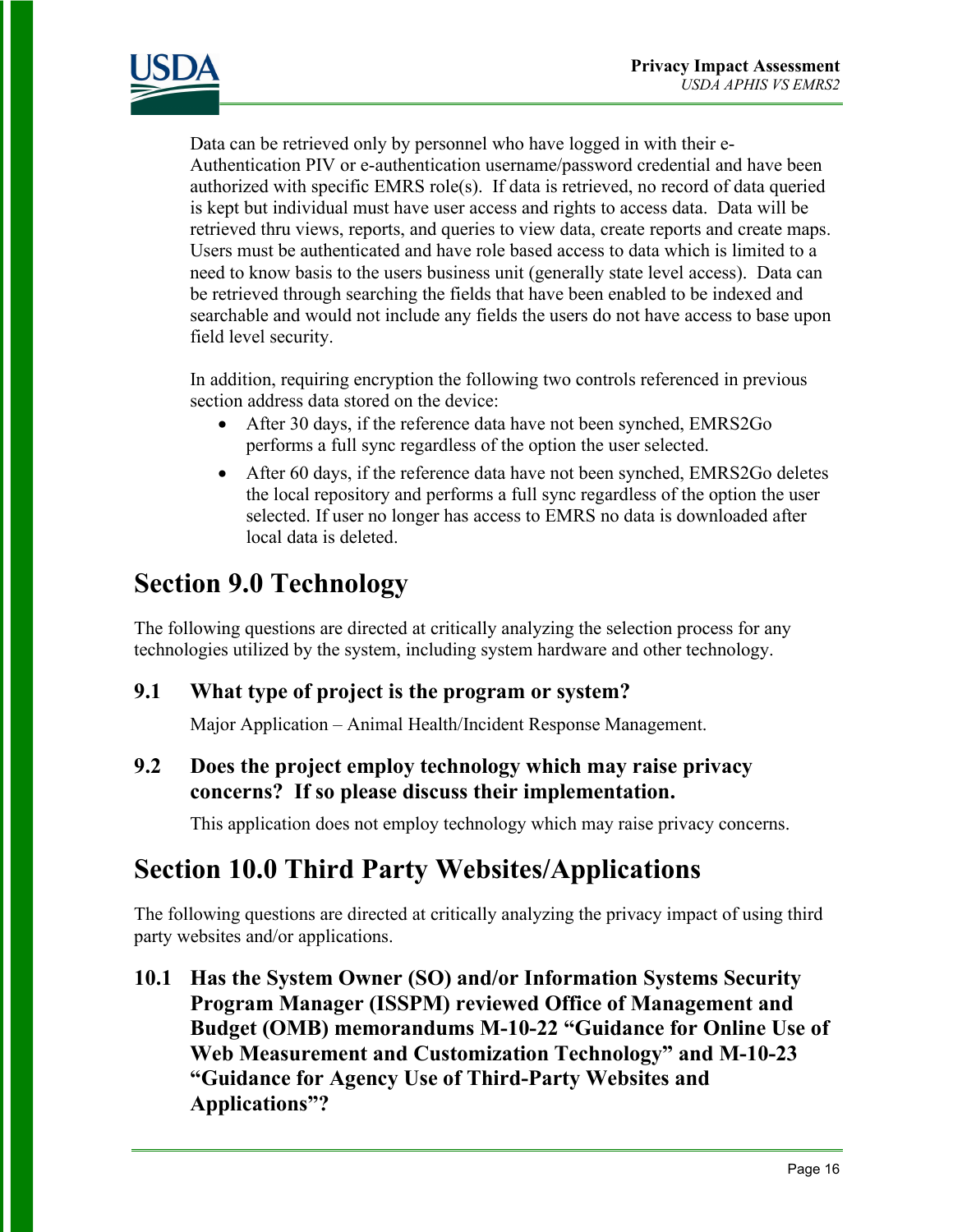

Yes.

#### **10.2 What is the specific purpose of the agency's use of 3rd party websites and/or applications?**

EMRS uses Bing Maps for imagery only and utilizes no other Bing Map services.

#### **10.3 What personally identifiable information (PII) will become available through the agency's use of 3rd party websites and/or applications.**

EMRS2 does not receive any personally identifiable information from third party websites or applications.

#### **10.4 How will the PII that becomes available through the agency's use of 3rd party websites and/or applications be used?**

EMRS2 does not receive any personally identifiable information from third party websites or applications.

#### **10.5 How will the PII that becomes available through the agency's use of 3rd party websites and/or applications be maintained and secured?**

EMRS2 does not receive any personally identifiable information from third party websites or applications.

#### **10.6 Is the PII that becomes available through the agency's use of 3rd party websites and/or applications purged periodically?**

EMRS2 does not receive any personally identifiable information from third party websites or applications.

#### **10.7 Who will have access to PII that becomes available through the agency's use of 3rd party websites and/or applications?**

EMRS2 does not receive any personally identifiable information from third party websites or applications.

#### **10.8 With whom will the PII that becomes available through the agency's use of 3rd party websites and/or applications be shared - either internally or externally?**

EMRS2 does not receive any personally identifiable information from third party websites or applications.

#### **10.9 Will the activities involving the PII that becomes available through the agency's use of 3rd party websites and/or applications require**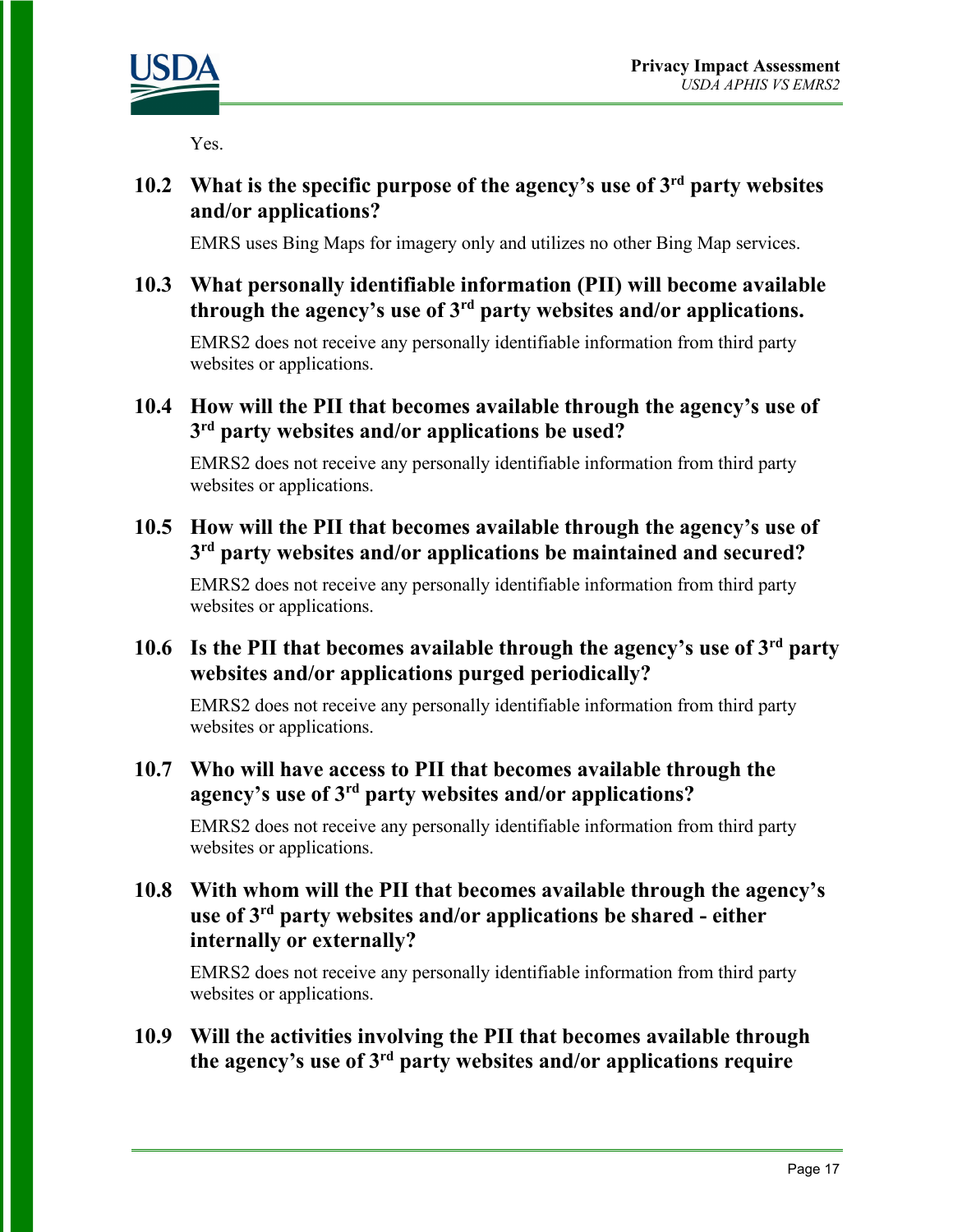

#### **either the creation or modification of a system of records notice (SORN)?**

EMRS2 does not receive any personally identifiable information from third party websites or applications.

#### **10.10 Does the system use web measurement and customization technology?**

EMRS2 does not use web measurement and customization technology.

#### **10.11 Does the system allow users to either decline to opt-in or decide to opt-out of all uses of web measurement and customization technology?**

EMRS2 does not use web measurement and customization technology.

#### **10.12 Privacy Impact Analysis: Given the amount and type of PII that becomes available through the agency's use of 3rd party websites and/or applications, discuss the privacy risks identified and how they were mitigated.**

EMRS2 does not collect or transmit any PII data from any third-party application.